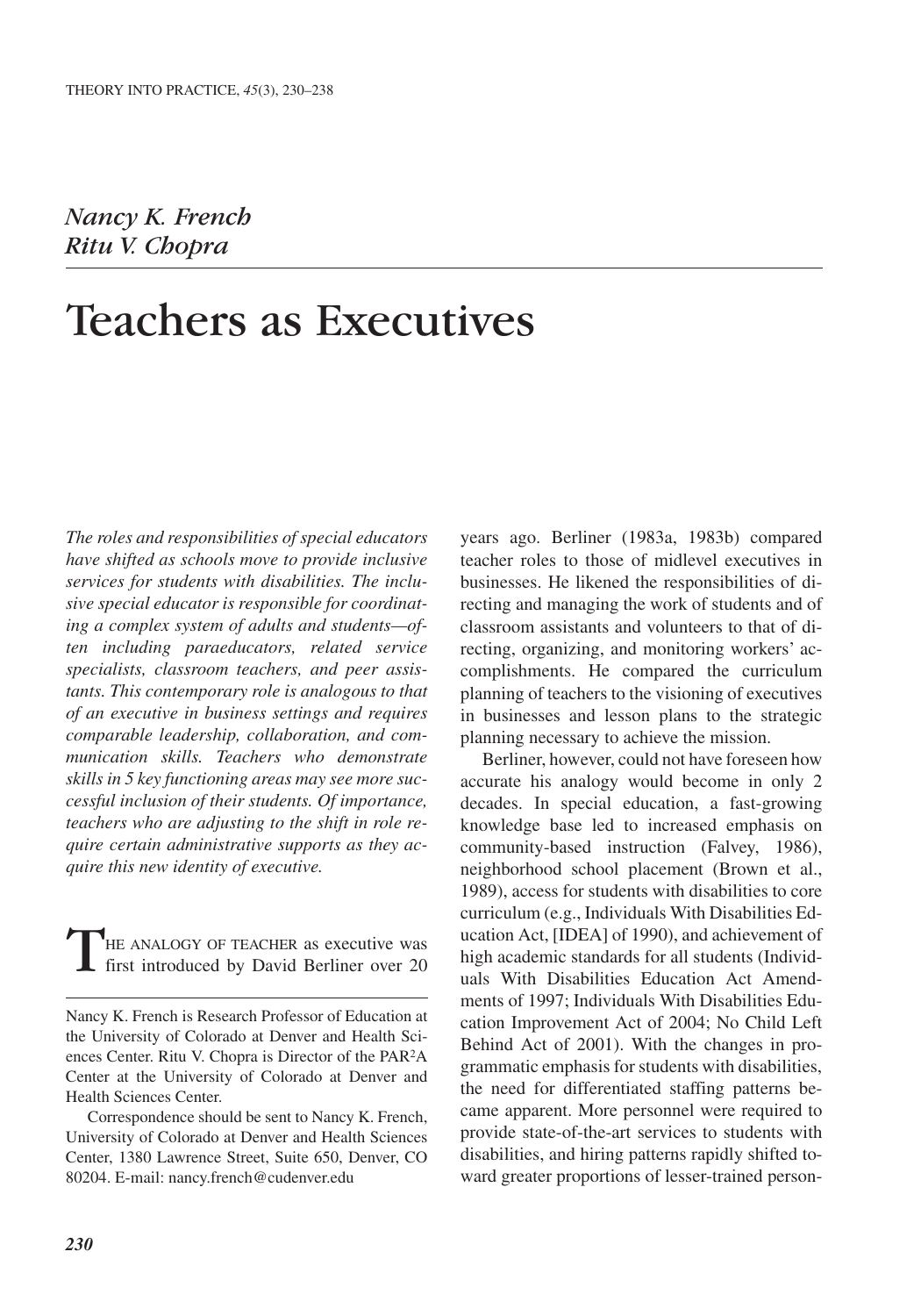nel, known as paraeducators or instructional assistants (French & Pickett, 1997). Evidence of this shift lies in the numbers. Although the student population in U.S. public schools increased by about 13% during the 1990s, the number of teachers increased by about 18%. At the same time, the employment of paraeducators increased at a national average of 48% (U.S. Department of Education, Institute of Education Sciences, National Center for Educational Statistics, 2005).

# **The Corresponding Shift in Teacher Role**

Fisher, Frey, & Thousand (2003) aptly pointed out that "The environments, activities, and expectations for students with disabilities are changing" (p. 43). They called for a dramatic departure from the traditional categorical preparation of teachers because today's special educators perform different roles than their counterparts of the 1980s and, therefore, need different kinds of knowledge, skills, and dispositions. Their research revealed five essential roles of contemporary special educators in inclusive schools: instruction, assessment, communication, leadership, and record keeping (Fisher et al., 2003). Similarly, French (2003) has characterized the special education teacher in the role of an executive that includes five main areas of responsibility: planning, assessment, instruction, collaboration, and paraeducator supervision. However, the executive that French alludes to cannot be likened to the manager who performs routine or perfunctory administrative tasks. French's description of the teacher's role as an executive is more comparable to modern leadership theorists' notions of shared expertise and distributed or balanced leadership (McNulty & Bailey, 2004; Spillane, Halverson, & Diamond, 2001).

#### **Data Sources**

This article is based on three experiences and corresponding information sources. First, we have taught a course in paraeducator supervision over 60 times in 32 different states (French, 1999, 2000). The course content was originally based on

teacher supervision concepts described by numerous researchers and theorists (e.g., Fullan, 1990; Garman, 1986; Garmston, 1987, 1988; Glatthorn, 1997). During the course, we employ a structured activity in which teachers describe their experiences in working with paraeducators. We have recorded their responses and found that the themes include problems and promising practices.

Second, in 1996–1997 we conducted a study about the paraeducator role in inclusion in which we conducted focus group interviews with four participant groups: parents of students with disabilities, special educators, general educators, and paraeducators (French & Chopra, 1999). Although the original focus of the study was on paraeducators, the findings also illuminated the role of teacher as the leader or program executive. Moreover, the findings emphasized the importance of collaborating with other adults, supervising paraeducators, planning for modifications, ensuring appropriate instruction and appropriate supports, and assessing student and programmatic outcomes.

Third, in 2002 we conducted a study of the relationships among the adults in inclusive programs. The interview data from special educators, paraeducators, general educators, and the parents of elementary students with significant support needs led to the conclusion that the teacher is the central figure and the determining factor in the success of inclusion (Chopra, 2002; Chopra & French, 2004).

In this article, we feature two stories that illustrate the differences in the roles that teachers play. In the first, the teacher saw herself as a leader and employed executive-like behaviors and the inclusion of students with significant needs was deemed a success by all accounts. In the second, the teacher had good intentions but was not able to hold meetings or establish other important communication supports among team members and the respondents believed that inclusion was not working very well.

#### **Jamie's Story**

Jamie, a veteran teacher of students requiring significant instructional support, has been at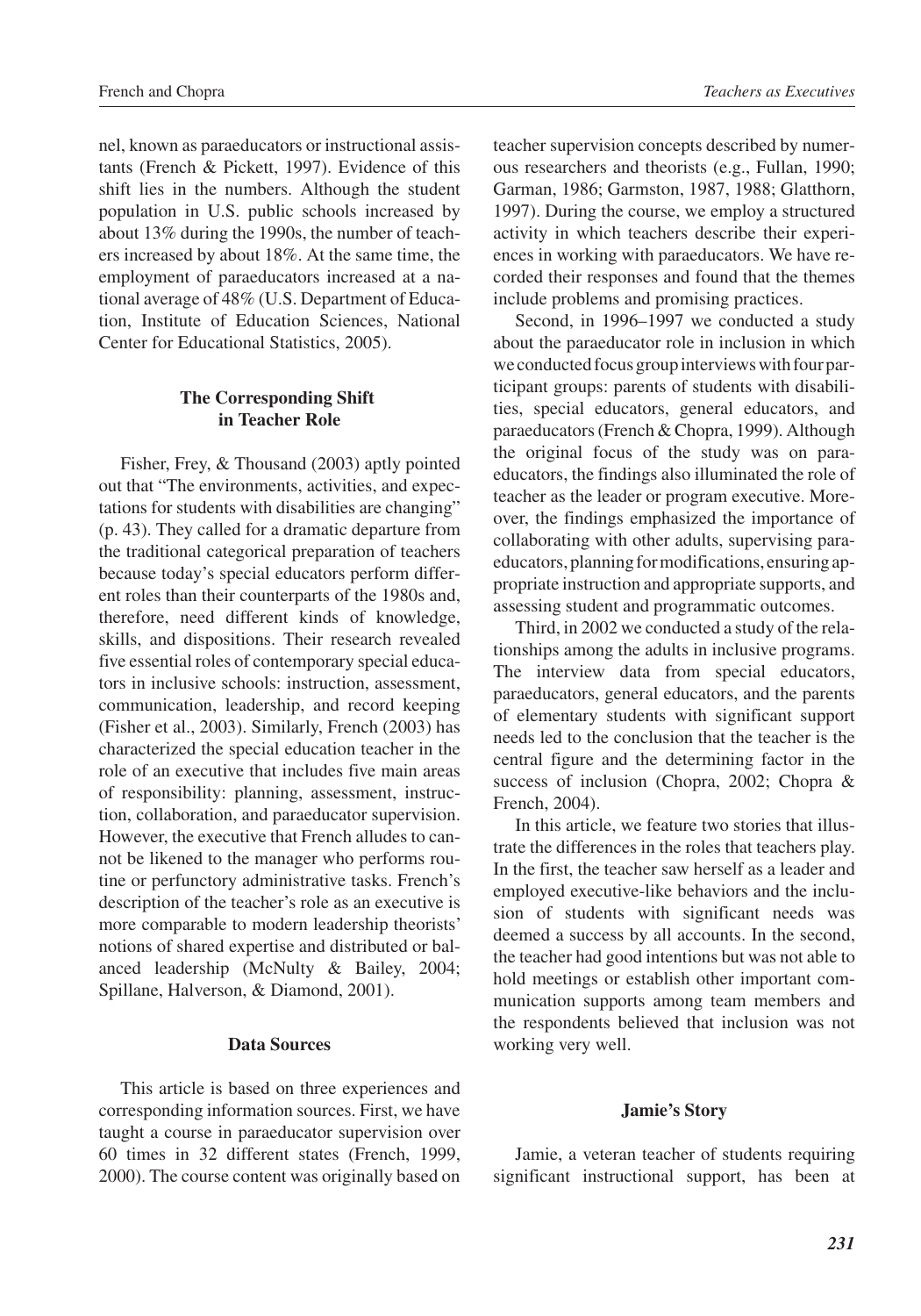Mount Evans Elementary for only a year. She believes in full inclusion. In her words,

Successful inclusion is when children with special needs in a regular education classroom are getting the same opportunities as everybody else, where they have a learning outcome for every single part of their day. It may be the same learning outcome as the other kids. It may be a modified learning outcome. It may be a totally different learning outcome. But that is identified and that is being worked on.

Jamie refuses to pull students out of general education classrooms; she sees it as her role to integrate her services into the classroom. She plans curricular modifications and adaptations according to each student's individualized education program (IEP) so that students may fully participate in the classroom. She says, "What I try to really do is immerse myself into the classroom from the time they get here to the time they leave."

Teamwork is more than just a philosophy. She stresses this to paraeducators, teachers, and other service providers. Her motto is "We think as a team. We make decisions as a team and we all implement as a team." She insists

Inclusion would not be possible without teamwork. It is not one person's job even if the person is doing their best. One teacher could not do all the accommodations that need to happen for that child. It would be so much work for that regular ed. teacher to have to do everything that would need to be done for that child.

Helga, a paraeducator who works with Jamie, concurs, "It's really, truly, a team that Jamie has created … everything is a team effort. Everybody is included and even the principal is involved."

Jamie's actions demonstrate her belief that communication is vital to teamwork—ongoing communication builds trust for teamwork. Every week, Jamie's schedule includes formal, sit-down, or telephone meetings with school professionals, paraeducators, and parents.

During her meeting with the classroom teachers, she shares the curriculum modifications and adaptations she has planned for the students. She also spends time clarifying teachers' and para-

educators' roles in implementing the modified curriculum. According to Jamie, "I just want to make sure that they feel supported and they have guidance and kind of know where to go or what the next steps are." The meetings also provide a forum for addressing other issues or concerns about students or families.

She holds similar meetings with other service providers, including the occupational therapists, physical therapist, school nurse, and speech language pathologist. Jamie uses these meetings as platforms to make sure that everyone is on the same page.

In her meetings with paraeducators, Jamie conveys information from other meetings with teachers and parents to paraeducators. In these meetings the paraeducators give feedback about the effectiveness of what they implement in the classroom in terms of what works and what does not work in a particular situation with a child. When in the classroom, the paraeducators use data sheets on which they record how the child is progressing with reference to his or her IEP goals. Jamie values the feedback because it helps her to decide what needs to be changed or tightened or continued in the program for each child.

In addition to the weekly scheduled meeting before school, Jamie and the paraeducators touch base with each other during the day and at the end of each day to address any problems or issues that need immediate attention. Under Jamie's supervision paraeducators know the boundaries of their role. One mother says, "Jamie definitely sets the tone and they [paraeducators] know where the boundaries are. … I like that because I feel like she's the boss and they know that. And so if there's a problem, they seem to go through her." According to the paraeducators and classroom teachers, Jamie is always accessible, available, and willing to talk.

As a weekly practice, Jamie has a regular half-hour scheduled appointment with one or both parents of each student on her caseload. These appointments are either face to face or by telephone, depending on the parent's wishes. During the meetings she apprises the parents of the child's all-around progress and addresses questions and concerns. She helps the parents connect activities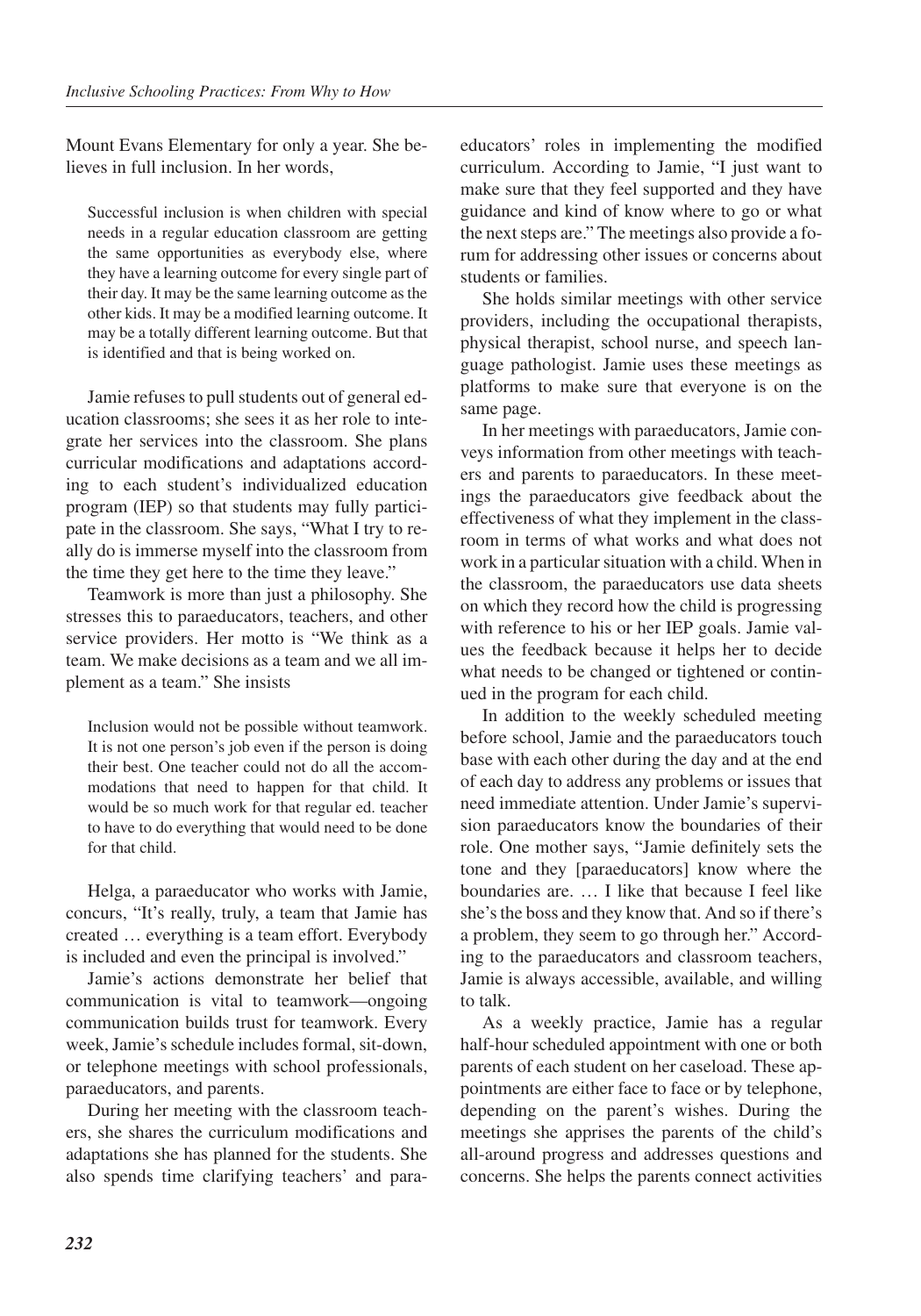and strategies at home with those followed at school. Jamie gives the following example: "We talk about what big academic units are coming, what is the child's learning going to look like for those activities, and what's homework going to look like so parents are linked in with the homework piece."

Jamie recognizes that time is a rare commodity, but everyone in the team realizes the importance and usefulness of the meetings. Everyone involved makes time for the weekly meeting because working and planning together makes each individual's job easier and more efficient. As Jamie explains:

It's driven by all of us. But I think the key is that it has to be a priority. This is something we have to do. We have to meet. We have to talk. We have to communicate. Once you prioritize it as a team, people will make time to do it. … You have to get flexible with your scheduling.

Everyone attributes the success of the program to Jamie's leadership and her executive-like demeanor. One parent put it this way: "She's just on top of everything. … Jamie is very effective, and if you did not have as effective a leader in the team, then things would be different." Stacey, a classroom teacher agrees, "Jamie is an amazing leader. She is so involved. … I've had other situations with kids with special education needs where it hasn't been very effective because of the special education teacher."

Judy, another parent, who works as a dietician, is convinced that under Jamie's leadership every member of the team has a clear understanding of their roles. Judy compares the existing team to a well run team in the medical field:

In the medical field, you have the doctor and the physical therapist and the occupational therapist and the nurse and everybody's in sync. You talk about a patient and every discipline gives their input, and when you have a well run team like that there's nothing better. When every piece of the puzzle is doing what they're supposed to … the patient is getting the best possible care. I feel like that's what we've got right here right now. Everybody's doing what they're supposed to do in their role.

#### **Dan's Story**

At Fox Trail Elementary, Dan, the special education teacher divides his time among nine students with significant support needs. As a second-year teacher, Dan realizes the importance of collaboration among school professionals to make it possible for all children to participate to the best of their abilities. In his words:

Successful inclusion would be having the student included in the culture of the school, to the maximum what they're capable of, having them in their classroom as much as possible, participating in social and academic activities. … Having the teacher, the paraeducator, and myself in a joint collaboration, so that all three of those people are involved in planning and implementing the goals for the student.

Dan also believes that for inclusion to be successful, it is important to recognize "parents as partners" and give them "a feeling that the school is on their side or is their partner and that we're not working against them." Dan stresses the importance of being "open to input and willing to hear the other person to come to a mutual agreement."

Philosophically, the parents, paraeducators, and classroom teachers who work with Dan all agree that successful inclusion is a result of a collaborative team effort and open communication. However, in practice, the program is riddled with miscommunication and it lacks leadership. Communications among team members are primarily informal. The only formal meeting is the annual IEP meeting.

One parent, Barbara, is frustrated with the lack of feedback and follow-through after decisions are made at IEP meetings. She elaborates, "It's almost like you have too many people involved. Everyone has their piece and some people don't do their piece." She laments, "I wish people were more proactive." She attributes the problem to miscommunication resulting from conflicting expectations of team members. Barbara stressed the need for one person to coordinate the work of the team so everyone does their part and everything gets done.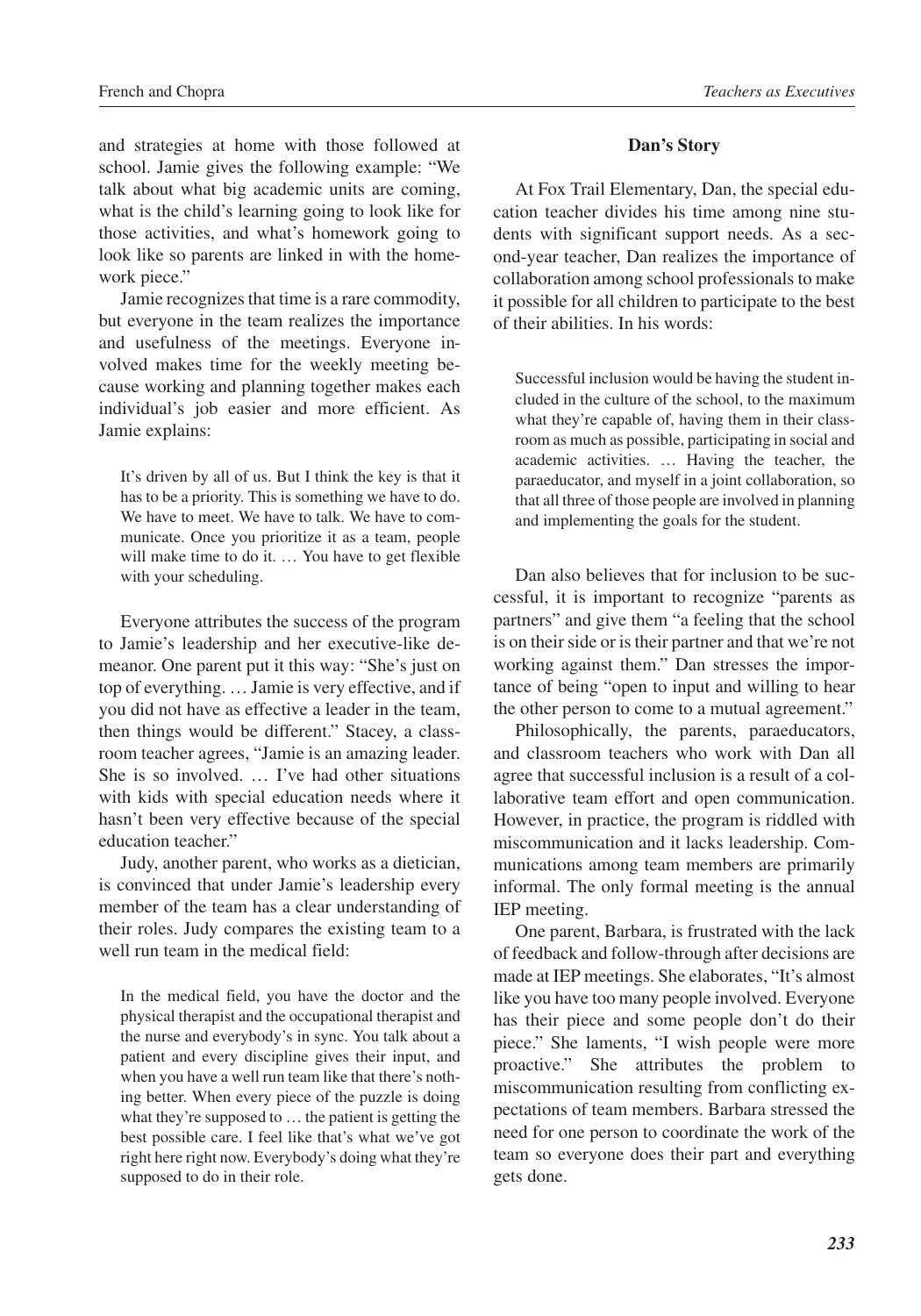Dan's schedule includes no time during the day to meet with people. He explains, "I try to catch them when I can and let them know what I see for that day or if there's something going on." Clare, one of the paraeducators, confirms that Dan often seeks her input, not in scheduled meetings but in passing and casual interactions. Although Clare expresses no particular dissatisfaction with the impromptu guidance she receives, she is wistful about the need for team meetings, "In the ideal world it would be nice to have more time and more team meetings." On the other hand, the other paraeducator, Jessica, worries because she does not receive clear directions and that she does her own planning for students. She believes that it is not part of her job to plan:

I'm here to work with the kids, not plan for the kids. I would like things to do with Sarah [the student] but it's hard to think of things, it is not my job. … I mean we're not paid enough to think of things.

Jessica takes Sarah out of the classroom when she disturbs other students and when she does not know how to involve Sarah in the classroom activities.

The classroom teachers and related service providers have no scheduled planning meetings with Dan either. Sarah's classroom teacher, Julie, does not particularly see the need to meet with Dan because it is her belief that planning for Sarah is either Dan's or the paraeducator's job. Moreover, Julie notes that Sarah does not spend much time in her class due to Sarah's limitations.

Rebecca, another classroom teacher, also names time constraints as the primary problem with scheduling regular meetings but she says, "We definitely do it in a more reactive than proactive way, and I would like to see that changed." She is sympathetic toward Dan's heavy caseload and appreciates that he is trying to do his best to communicate with everyone. Dan does have one formal strategy for communicating with paraeducators about student progress. The paraeducators use a clipboard with a summary of the IEP goals and objectives on which they jot down notes regarding successes or failures in accomplishing goals. However, they do not have

specific directions regarding the unit of measurement to use or what kinds of behaviors or performances would be evidence of success or failure.

Keeping with his philosophy of being a partner with parents, Dan tries hard to be there for them. Dan reports that he is always available to the parents and speaks to them whenever there is a reason to talk in person. He maintains a back-and-forth book between school and parents. Dan and the paraeducators write about the students' days at school and send them home with students. The books come back in the morning with parents' notations and comments. Parents consider Dan as the contact or point person regarding questions, concerns, and issues relating to their children. However, one parent bemoans that she often has to call Dan to remind him to get things done.

# **Analysis of Two Teachers and Five Executive Functions**

# **1. Planning**

For a special educator, planning and consultation with other school professionals are equally critical to ensure successful inclusion for students (Friend & Cook, 2003). Although Jamie recognizes that she cannot be well versed in all curricula, she is absolutely clear about the purposes of including students in the classroom. She gathers information from classroom teachers and considers her students' IEP goals in light of the curriculum and instructional style of the teacher. She then prescribes appropriate adaptations and provides written direction and guidance to paraeducators, who carry out the adaptations.

Dan, however, has found no time to meet with teachers to obtain similar information. As a result, he cannot plan adaptations that are specific to the classroom. This results in paraeducators designing instruction or making on-the-spot adaptations, functions that remain outside their legitimate scope of responsibility. The reason that Dan's students are spending more time out of the classroom is that there are no specific instructional and or behavioral plans in place that the classroom teachers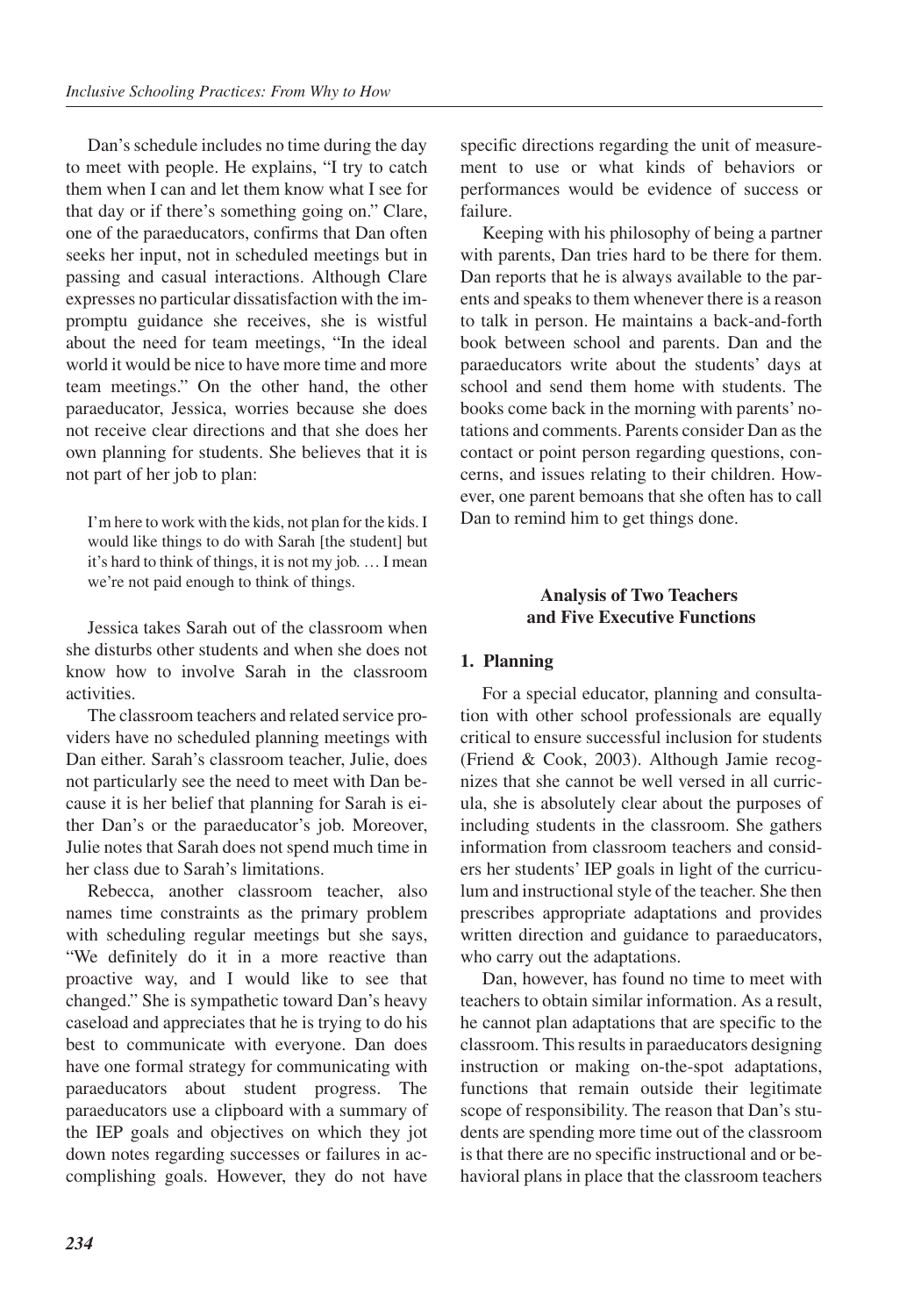and paraeducators can follow to keep the students engaged.

# **2. Assessment**

Dynamic instruction is founded on good planning and good planning is founded on the right assessment information, the basis of planning curricular and instructional adaptations for students with special education needs. Although Jamie and Dan have paper-and-pencil based data collection systems designed to collect information about student experiences and performance in classrooms, there is one critical difference in the two systems. Jamie's system defines exactly what data she requires to determine whether a student is making progress toward an IEP goal. The paraeducators in Jamie's program do not determine the types of data to collect, but are charged with collecting the prescribed data and giving them to her daily. Jamie uses the data to compare to the IEP goals and objectives for the student and to plan adaptations for upcoming classroom activities. The data also provide the basis for parent communications—helping parents stay up to date on their children's progress.

Dan's system is looser, allowing for more individuality in the type of information written by the paraeducators. Because he does not prescribe specific types of data that he wants them to collect, at the end of a week he has little evidence of progress toward IEP goals and little understanding of how special education students are performing in general education classrooms. He has little to use for planning purposes, little to keep him on track with next steps, and few specifics to share with parents.

# **3. Instruction**

Jamie describes herself as being immersed in the classroom, and the general education teachers agree with that characterization. The reality is that she takes time to meet with teachers, related services providers, and paraeducators during the school day. She makes the most of the time she spends in the classroom by working directly with students and assessing how they are doing. She conducts *environmental scans* and evaluates the demands of the classroom so she can devise appropriate adaptations for her students. She also uses her classroom time to observe the work of paraeducators, noting where they need skill development and where they need to be commended for their work.

Dan, in contrast, uses no instructional time for meetings. He spends the majority of his time either in general education classrooms, teaching and assessing students there, or working with individual students in the special education room when they are pulled out. His students are frequently pulled out of classrooms because of disruptions or due to the lack of a plan for their participation in particular activities. His focus tends to remain on the individual child he is working with at the moment. Because he often schedules the paraeducators into different classrooms during this time, he loses the opportunity to observe them so that he can later provide feedback.

#### **4. Collaboration**

Experts have emphasized that school reform is evidenced when all stakeholders come together to collaboratively create inclusive classrooms and schools that meet the unique and diverse needs of students (Jackson, Ryndak, & Billingsley, 2000; Rainforth & York-Barr, 1997; Stainback, Stainback, & Forest, 1989). Collaboration with families and across disciplines is not an option but a necessity that is entrenched within the education mandate of the IDEA (Villa, Thousand, Nevin, & Malgeri, 1996). The importance of leadership in establishing collaborative practices has been underscored in the literature (Sarason, 1991; Villa et al., 1996). According to Fisher et al. (2003), "Special educators streamline information, problem solving, accessing materials, strategies and services. Successful special educators are masters of collaboration and skillful negotiators" (p. 46). Jamie models exactly this kind of leadership role in her coordination of collaborative efforts toward inclusion. She ensures that everyone has sufficient information about individualized plans and provides adapted and modified materials and techniques to address IEP goals. She provides accurate and timely information to parents and exchanges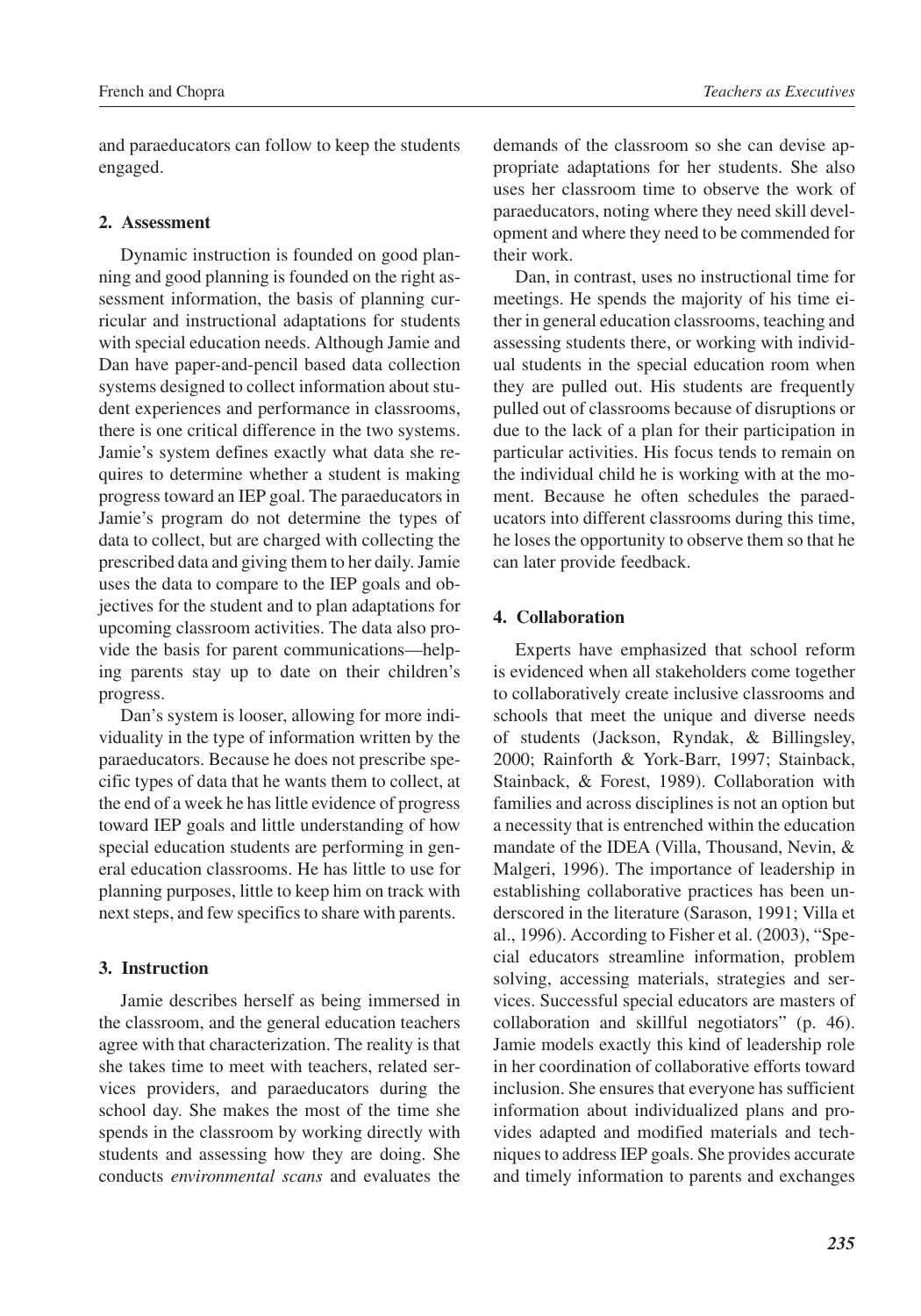ideas with them about how they can collaboratively support their children's education.

Jamie's success as a leader relies on her ability to keep everyone on the same page through formal communication systems and processes that she has established. Her students are successfully included because she communicates, consults, and plans with parents, general education teachers, special education teachers, paraeducators, and related-service providers in an organized manner.

The impromptu, on-the-fly, and often disjointed hallway conversations Dan uses are a less effective and efficient means of communication, problem solving, and conflict management. The best communication systems allow for two-way communication based on student needs, IEPs, and classroom lesson or activity plans (French, 2003).

However, no matter how good a team is at communicating via written plans or other asynchronous means, face-to-face communications in regularly scheduled meetings are absolutely necessary. Jamie uses her school hours to meet with each of the groups of people vitally engaged in the inclusion effort. She facilitates meetings, makes them as brief as possible, and assures that the right topics are addressed and that decisions are documented. Dan, in contrast, believes that collaboration is important, but without specific meetings and communication systems, he cannot make it happen.

# **5. Supervision of paraeducators**

Like Jamie, all special education teachers should assign specific tasks, deliver on-the-job training, hold planning meetings, design instructional plans, and direct and monitor the day-to-day activities of the paraeducators (French, 2003; French & Pickett, 1997). As the supervisor, a special educator must clarify roles and assign tasks based on legal, ethical, and liability considerations, and provide written plans. A good written adaptation plan should include the purpose of the student's participation; IEP goals and objectives to be addressed; student strengths and needs; adapted materials or directions for creating them; and use of cues, prompts, and a data structure for documenting student performance (French, 2003). Effective supervisors do not let paraeducators work on their own. They not only provide written plans, but they also monitor task performance through frequent observations and provide timely, specific feedback. They either provide coaching and onthe-job training or seek outside professional development opportunities for paraeducators to enhance their skills.

Teachers, like Dan, who cannot find the time to write plans for paraeducators are not providing effective supervision. If a teacher is never available to observe and coach a paraeducator in the general education classroom, then he or she is not providing appropriate supervision. If a teacher fails to set up a system by which paraeducators collect student data, he or she cannot effectively evaluate the effects of paraeducator work with students.

#### **The Contrast**

We picked these two cases to illustrate the importance of the role of the special education teacher as executive because the two teachers are alike in many ways but differ on one important element. Both are kind, committed teachers of students with similar needs, and both have a genuine commitment to inclusion. Both are energetic, articulate, and creative people who are respected by their colleagues and liked by students' parents. They work in the same school district, and have similar supports available.

Dan, as an early-career teacher, does not yet see himself as an executive—nor does he act like one. He has had no preparation to perform in a leadership capacity. He does not know how to prioritize time for meetings and does not fundamentally understand the importance of doing so. Although everyone at Fox Trail mentions the importance of teamwork and communication, Dan maintains no formalized structures. Dan does not obtain weekly information on curricular activities or units to assist in planning appropriate adaptations for paraeducators. Dan, therefore, fails to guide their work, observe them, or provide them with coaching. In essence, Dan fails to exercise his executive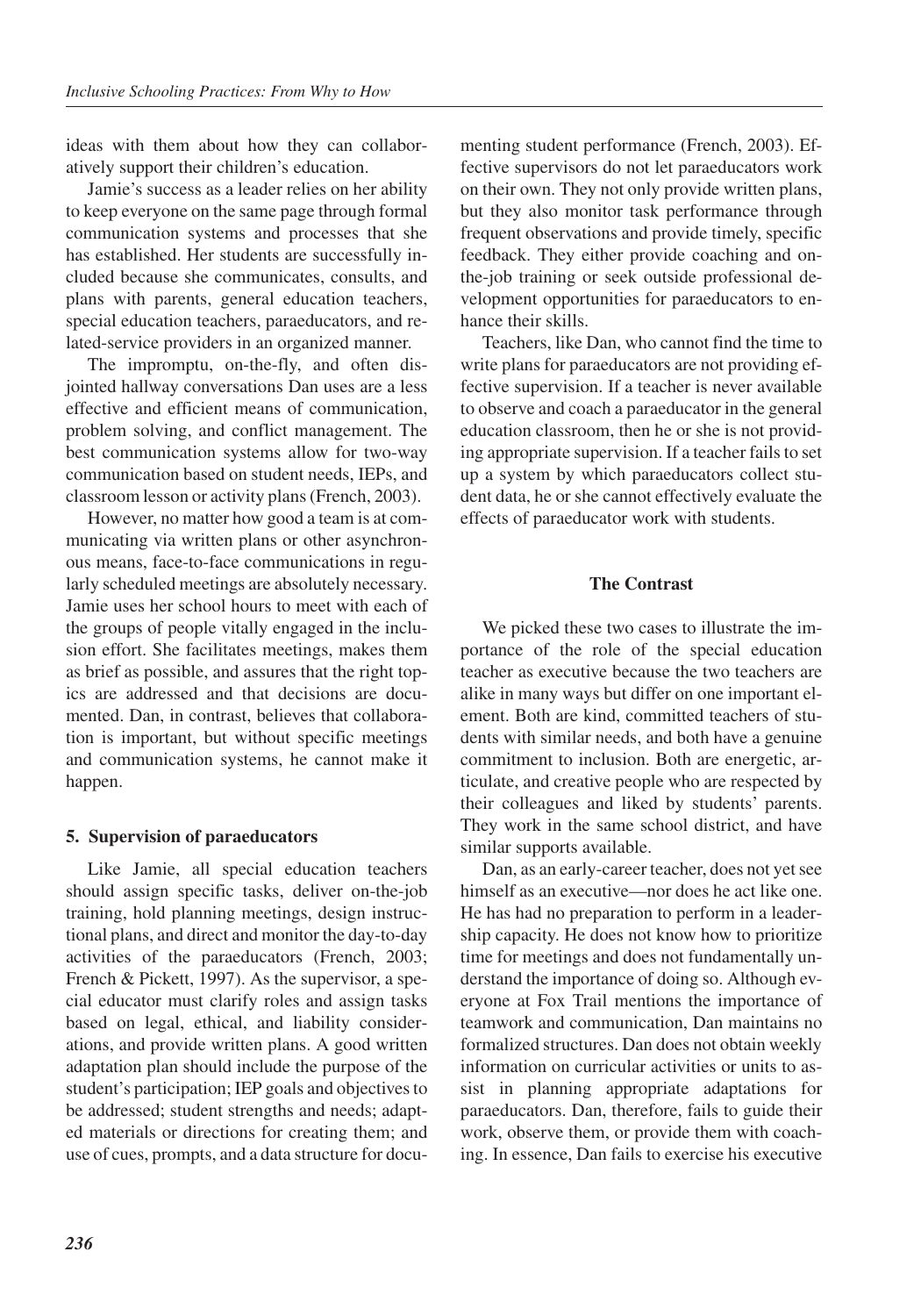status, resulting in a disjointed approach to inclusion in which well meaning people inadvertently maintain a culture of isolation. The net result is that Dan's students spend more time out of the regular classroom than in.

In contrast, Jamie, a mature teacher, embraces her executive status and her program exemplifies distributed leadership (McNulty & Bailey, 2004). Under her leadership, teamwork is organized—relying on an established schedule of meetings with all stakeholders as well as an established paperbased system for data collection, reporting, and feedback. Jamie honors the skills and knowledge of her team members, builds trust and enthusiasm, and maintains a culture of collaboration. The paraeducators have specific plans from which to work. They receive guidance, feedback, and coaching because Jamie makes the time to observe their work, thus demonstrating skills learned in the course on paraeducator supervision (French, 1999, 2000).

Although differences in Jamie and Dan's career stage and preparation for leadership functions exist, their relative successes with inclusion are predicated on a single factor—the executive role. Perhaps it is not possible for an early-career teacher to perform the executive or leadership functions with the finesse or grace of a mature teacher, but French (2004) suggests

Acting like a leader is a tall order for a novice teacher. But, as you continue in the profession and grow with it, you will gradually be able to assume the qualities of a leader by learning to perform leadership functions. (p.42)

The shift toward an executive role signifies a corresponding shift to a more professional status. There has been much discussion about whether teaching is a profession and how teacher qualities compare to the qualities of other professionals, but there is agreement that professionals work in situations with a high degree of uncertainty that requires judgment. "Judgment," says Shulman, "is the hallmark of what it is to be a professional" (1998, p. 15). Jamie's story provides strong evidence of professionalism and a powerful illustration of her work as an executive.

#### **Acknowledgments**

We have used pseudonyms throughout this article to protect the identity and privacy of research participants.

#### **References**

- Berliner, D. (1983a).The executive functions of teaching. *Instructor, 93*(2), 28–33, 36, 38, 40.
- Berliner, D. C. (1983b). *If teachers were thought of as executives: Implications for teacher preparation and certification.* Paper prepared for the national Institute of Education Conference on State and Local Policy Implications of effective School Research. (ERIC Document Reproduction Service No. ED245357)
- Brown, L., Long, E., Udvari-Solner, A., Davis, L., VanDeventer, P., Ahlgren, C., et al. (1989). The home school: Why students with severe intellectual disabilities must attend the schools of their brothers, sisters, friends, and neighbors. *The Journal of the Association for the Severely Handicapped, 14,* 1–7.
- Chopra, R. V. (2002). *Parent-paraeducator collaboration in inclusion: Reality and issues.* Unpublished doctoral dissertation, University of Colorado, Denver.
- Chopra, R. V., & French, N. K. (2004). Paraeducator relationships with parents of students with significant disabilities. *Remedial & Special Education (RASE), 25*, 240–251.
- Falvey, M. A. (1986). *Community-based curriculum: Instructional strategies for students with severe handicaps.* Baltimore: Brookes.
- Fisher, D., Frey, N., & Thousand, J. (2003). What do special educators need to know and be prepared to do for inclusive schooling to work? *Teacher Education and Special Education, 26*(1), 42–50.
- French, N. K. (1999). Paraeducator Supervision Academy: An outreach project to prepare school professionals to supervise paraeducators. In K. Murray (Ed.), *7th Annual CSPD Conference on Leadership and Change Monograph* (pp. 60–63). Arlington, VA: Office of Special Education Programs and Na-